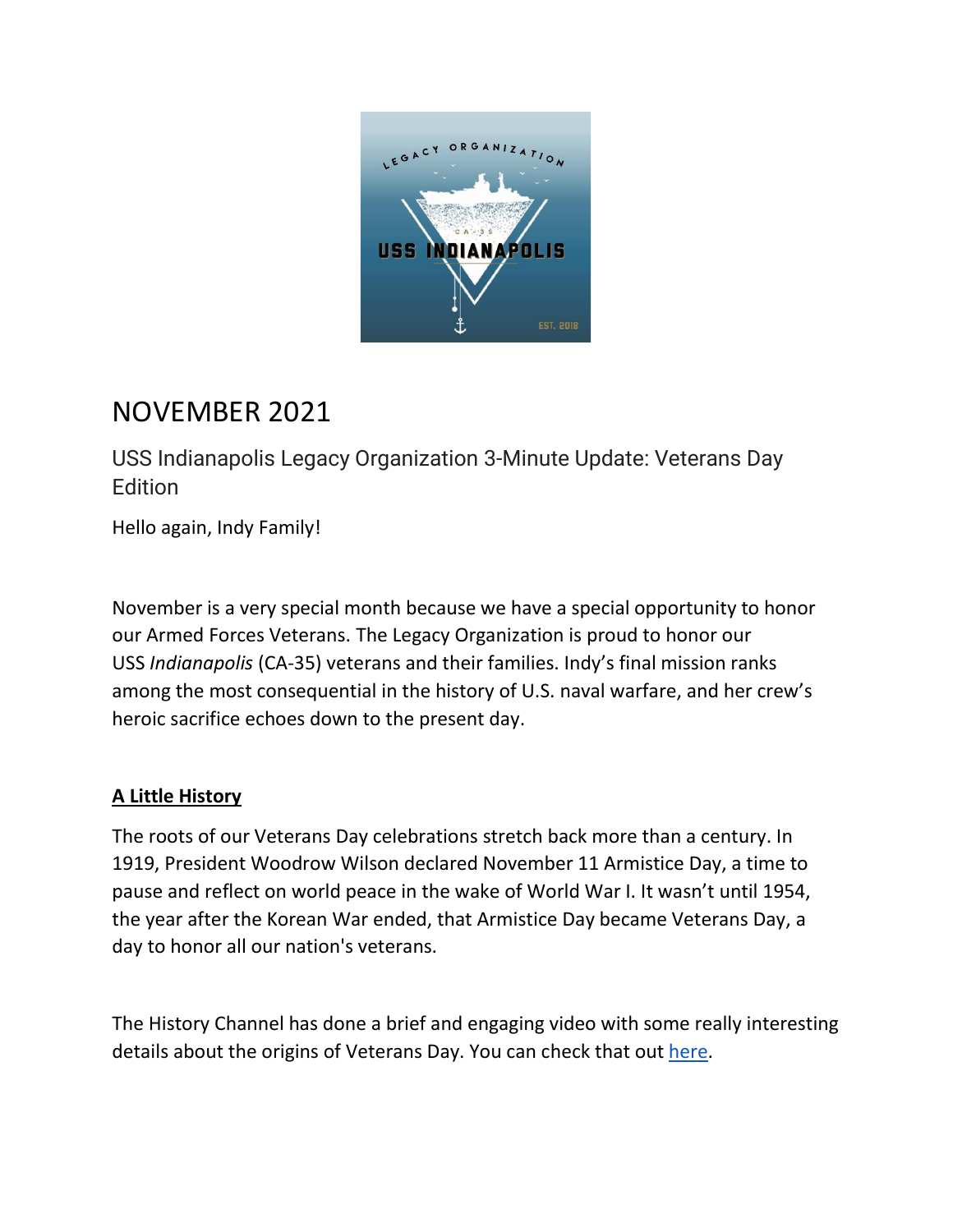## **Project 888 Connects Long Lost Family**

When Carole Raley was a child, she remembers not being able to talk about her great-uncle Buddy, because his sisters—Carole's great-aunts—would cry at the mention of his name. Now, more than three-quarters of a century later, Carole is on a quest to learn more about Signalman 2c Carl M. "Buddy" Smith, her great uncle.

Carole's journey is reconnecting her with cousins she hasn't seen in 20 years—and also with cousins she has never met. A gathering is planned this spring in Arkansas to share stories, look through scrapbooks, and explore a family gravesite. In anticipation of this family reunion, Carole is compiling a biography of her great uncle by searching the internet and family documents.

She has learned, for example, that no one will admit to signing enlistment papers that gave Smith permission to join the Navy at the age of 14. But that's exactly when he enlisted, still two months shy of his 15th birthday. He died when Indy sank on July 30, 1945. He was only 17.

Carole plans to submit photos of Smith, along with his completed biography, to Project 888, a new Legacy education project that aims to document the history of Indy's lost-at-sea. To learn more about Project 888, please visit the [Project 888](https://www.ussindianapolis.org/project-888)  [page](https://www.ussindianapolis.org/project-888) at USSIndianapolis.org.

## **Mark Your Calendars for Fredericksburg!**

Our May 2022 in-person reunion in Fredericksburg, Texas, is guaranteed to be fun and memorable for all ages! We are partnering with the National Museum of the Pacific War to share more of the history of USS *Indianapolis* (CA-35.)

If you're wondering about our destination, here's what people are saying:

About the Museum: "This is a first-class museum of the sort you'd expect to see in  $D.C.$ "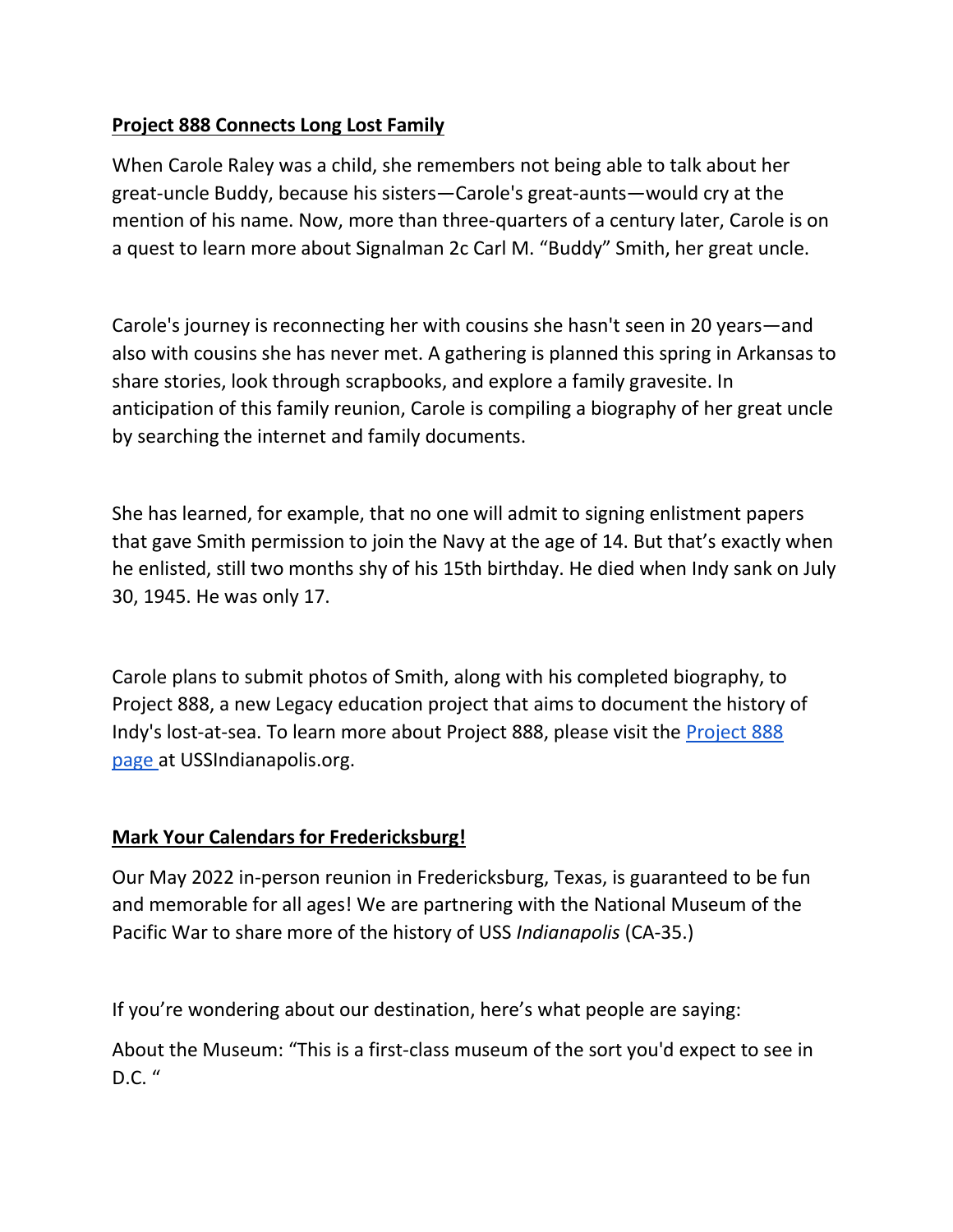About Fredericksburg: "Great place to explore food, drinks, snacks, art and so much more...so many different places there is something for everyone!"

[Click here for a quick video overview.](https://youtu.be/tIhnoS8bl1c)

To save on postage costs, we will soon be sending out the reunion invitations by email. If you are receiving our *3-Minute Update,* you are already on the invitation list! If you would prefer to receive a hard copy by U.S. mail, please send us a request at [admin@ussindianapolis.com.](mailto:admin@ussindianapolis.com)

### **Nominating Committee Gearing Up**

Legacy's nominating committee is beginning its talent search! The election for the offices of Legacy chairperson and treasurer will take place in July 2022. The nominating committee is researching candidates from member and board inputs. For more information, please email our committee chair, Doug Sinclair: [doug.sinclair@comcast.net](mailto:doug.sinclair@comcast.net)

#### **October Membership Winners**

Legacy would like to welcome and thank our new members! As a Legacy member, you are now on the access list for a special members-only VIP event slated for our Fredericksburg regional reunion.

#### Our newest members are:

- − Carol Burnside
- − Barry Buckett
- − Michele Buckett
- − Bob Dudenhofer
- − Eric Lawrence
- − Jonathan Smith
- − Jason Narvy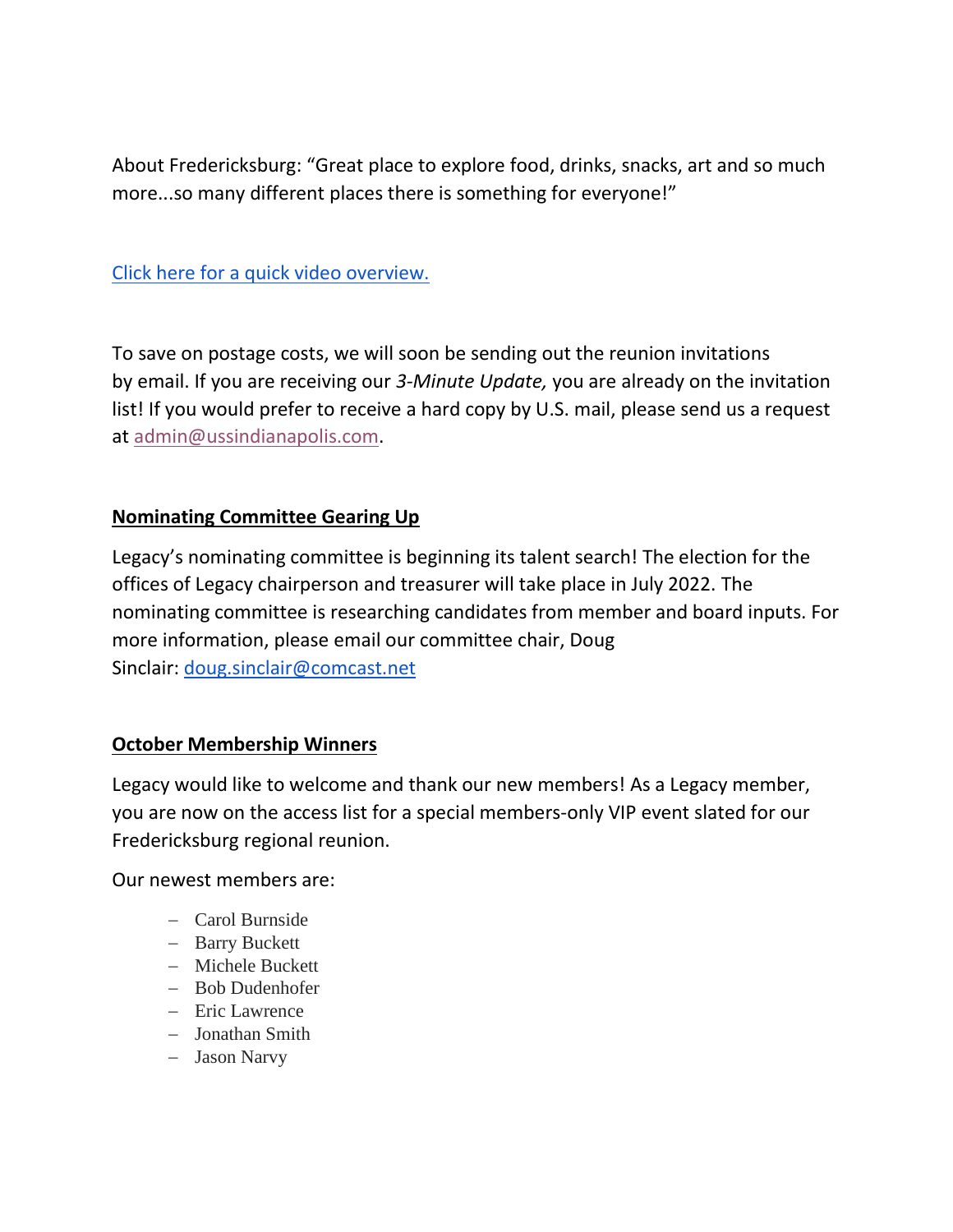As you may recall, we put a new spin on membership last month. If you joined Legacy or renewed your membership in October, we added your name to the "Indy Spin Wheel." This month's prizes included a special-edition WWII challenge coin and a replica of the Congressional Gold Medal awarded to the Indy crew.

And the winners are…Drum roll, please!….

Ellen Trick (Knowling) and Raymond Heerdt

Congratulations, Ellen and Raymond! Your prizes are on the way!

We will spin the wheel again for anyone who joins or renews in November. To join or renew online, [please visit the membership page](https://www.ussindianapolis.org/membership) at USSIndianapolis.org. You can also email Julie Haas: [Julie.Haas@bruceoakley.com](mailto:Julie.Haas@bruceoakley.com)

## **Student Members Want to Know "YOUR" Story**

Our student members and their mentors are moving full-speed ahead on their "YOUR Story" project, and they need your help! The Indy family is big and eclectic, and includes everyone from relatives of the CA-35 final sailing crew to a submarine driver and even a world-famous racecar driver!

Our students want to know how *you* are connected to Indy. Here's the info they're looking for:

- − Your name and where you're from
- − Your connection to Indy
- − Any family connections you'd like to share, such as children and grandchildren
- − Any Indy-related photos you'd like to share

To share your story, please email Julie Rutherford Haas: [julie.haas@bruceoakley.com,](mailto:julie.haas@bruceoakley.com) or send your story to Julie via U.S. mail: